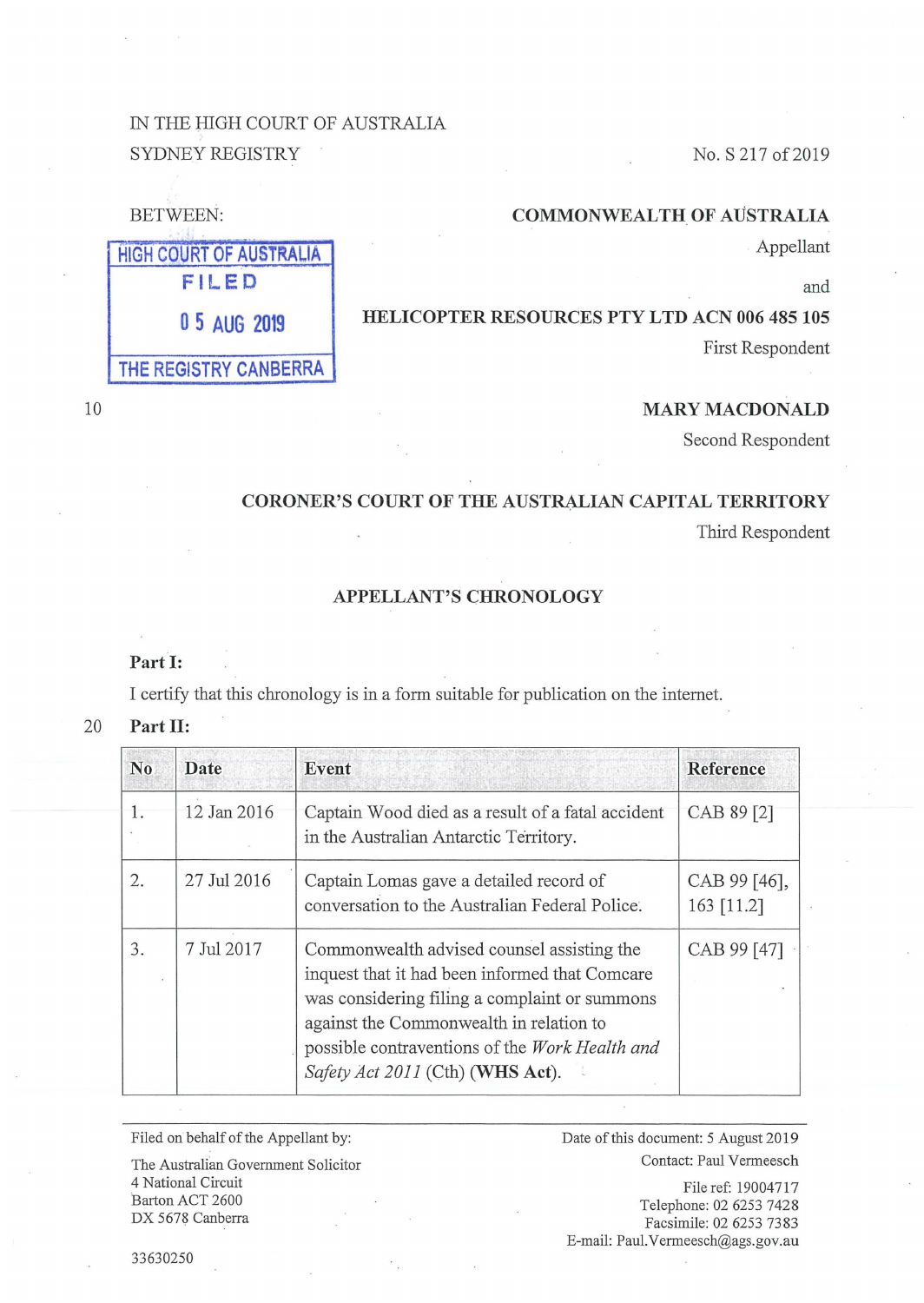| N <sub>0</sub> | Date                             | Event                                                                                                                                                                                                                    | Reference                             |
|----------------|----------------------------------|--------------------------------------------------------------------------------------------------------------------------------------------------------------------------------------------------------------------------|---------------------------------------|
| 4.             | 19 Sep 2017                      | Hearing of inquest commenced into the death of<br>Captain Wood.                                                                                                                                                          | CAB 89 [3]                            |
| 5.             | 19 Sep 2017<br>to 11 Oct<br>2017 | The bulk of the evidence was taken by the<br>inquest.                                                                                                                                                                    | CAB 22 [8]                            |
| 6.             | 9 Oct 2017                       | Captain Lomas prepared a detailed witness<br>statement for the purpose of the inquest.                                                                                                                                   | <b>CAB 101</b><br>[52], 172<br>[16.1] |
| 7.             | 11 Dec 2017                      | Comcare wrote to Helicopter Resources Pty Ltd<br>(Helicopter) advising that there were reasonable<br>grounds for believing the Helicopter may have<br>committed a criminal offence.                                      | CAB 99 [49]                           |
| 8.             | 20 Dec 2017                      | Helicopter and Commonwealth were each<br>charged as co-accused with three summary<br>criminal offences against s 32 of the WHS Act.                                                                                      | CAB 89-91<br>$[4]-[10]$               |
| 9.             | 21 Dec 2017                      | Hearing inquest adjourned to 1 May 2018 in<br>light of the charges being laid.                                                                                                                                           | <b>CAB 100</b><br>$[51]$              |
|                |                                  | Chief Coroner ordered that any application in<br>relation to the progress of the hearing was to be<br>made in writing supported by affidavit and<br>required the parties to identify witnesses for<br>cross-examination. | <b>CAB 102</b><br>$[54]$              |
| 10.            | 31 Jan 2018                      | Commonwealth sent a letter to the Chief Coroner<br>requesting Captain Lomas to be available for<br>cross-examination at the inquest.                                                                                     | CAB 92 [13]                           |
| 11.            | 23 Mar 2018                      | Helicopter sought an adjournment of the inquest,<br>including, in the alternative, an adjournment<br>until the criminal proceedings had been<br>concluded.                                                               | <b>CAB 100</b><br>[52]                |
| 12.            | 4 Apr 2018                       | Commonwealth filed submissions in response to<br>the Helicopter's application for an adjournment.                                                                                                                        | <b>CAB 102</b><br>$[54]$              |
| 13.            | 11 Apr 2018                      | Helicopter filed submissions in reply rejecting<br>the Commonwealth's contentions.                                                                                                                                       | <b>CAB 105</b><br>[56]                |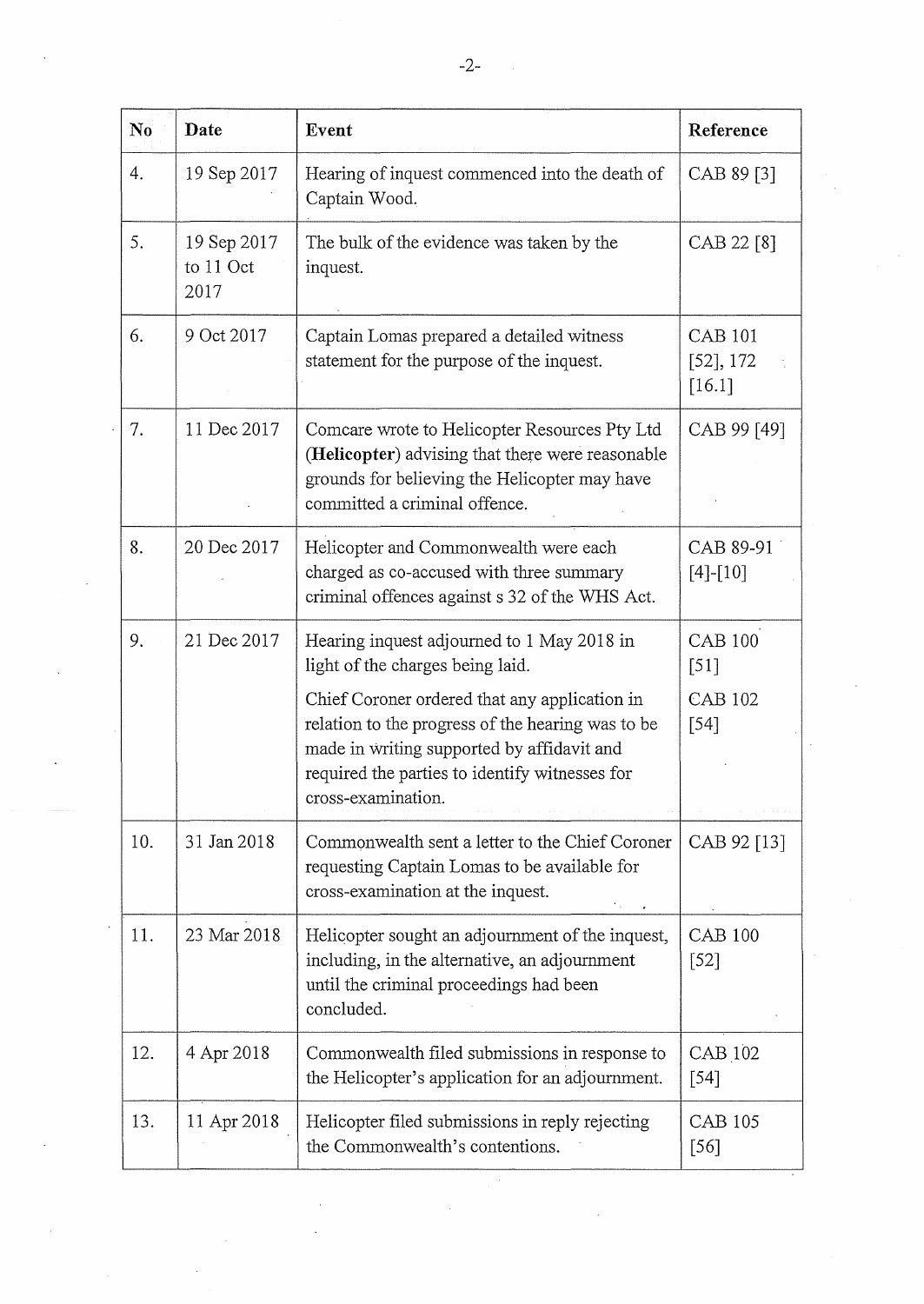| N <sub>0</sub> | Date        | Event                                                                                                                                                                                                                                                       | Reference                                |
|----------------|-------------|-------------------------------------------------------------------------------------------------------------------------------------------------------------------------------------------------------------------------------------------------------------|------------------------------------------|
| 14.            | 12 Apr 2018 | Chief Coroner refused Helicopter's application<br>to adjourn the inquest and decided the inquest<br>would proceed.                                                                                                                                          | <b>CAB 105</b><br>$[57]$ , 106<br>$[59]$ |
|                |             | Chief Coroner issued a subpoena for Captain<br>Lomas to give evidence at the inquest.                                                                                                                                                                       |                                          |
| 15.            | 16 Apr 2018 | Chief Coroner provided reasons for the decision<br>made on 12 April 2018.                                                                                                                                                                                   | <b>CAB 105</b><br>$[57]$                 |
| 16.            | 20 Apr 2018 | Helicopter sought a direction from the Chief<br>Coroner to the effect that the examination of<br>Captain Lomas would not extend to the matters<br>outlined in the information and summons and the<br>statement of facts of the Commonwealth and<br>Comcare. | <b>CAB 106</b><br>$[60]$ - $[61]$        |
|                |             | The Chief Coroner refused to make the order<br>sought by Helicopter.                                                                                                                                                                                        |                                          |
| 17.            | 24 Apr 2018 | Helicopter commenced proceedings in the<br>Federal Court of Australia seeking judicial<br>review of the Chief Coroner's decision to<br>subpoena Captain Lomas.                                                                                              | CAB <sub>8</sub>                         |
| 18.            | 30 Apr 2018 | Griffiths J made interim orders restraining the<br>Coroner from requiring Captain Lomas (among<br>others) to answer questions in the inquest.                                                                                                               | <b>CAB 106</b><br>[63]                   |
| 19.            | 1 May 2018  | Inquest was due to resume, but did not resume<br>due to the Federal Court's 30 April 2018 orders.                                                                                                                                                           | <b>CAB 107</b><br>[68]                   |
| 20.            | 29 May 2018 | Hearing before Federal Court of Australia<br>(Bromwich J).                                                                                                                                                                                                  | CAB <sub>18</sub>                        |
| 21.            | 29 Jun 2018 | Delivery of judgment of the Federal Court of<br>Australia (Bromwich J).                                                                                                                                                                                     | CAB <sub>17</sub>                        |
| 22.            | 9 Jul 2018  | Helicopter appealed to the Full Court of the<br>Federal Court of Australia.                                                                                                                                                                                 | CAB <sub>83</sub>                        |
| 23.            | 22 Nov 2018 | Hearing before Full Court of the Federal Court<br>of Australia (Rares, McKerracher and<br>Robertson JJ).                                                                                                                                                    | <b>CAB 86</b>                            |